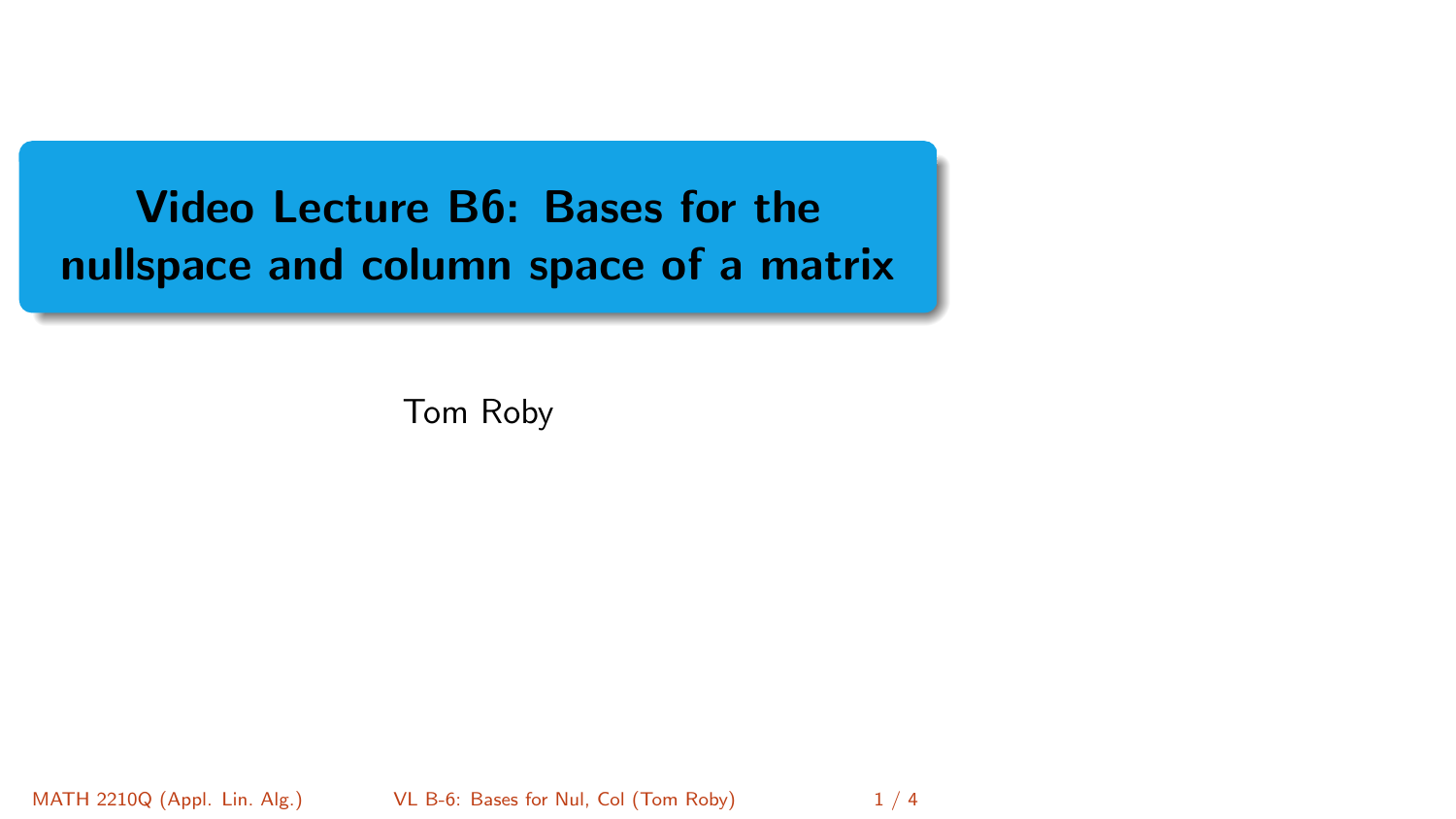## Outline & Objectives

• Compute bases for the nullspace and for the column space of a matrix A.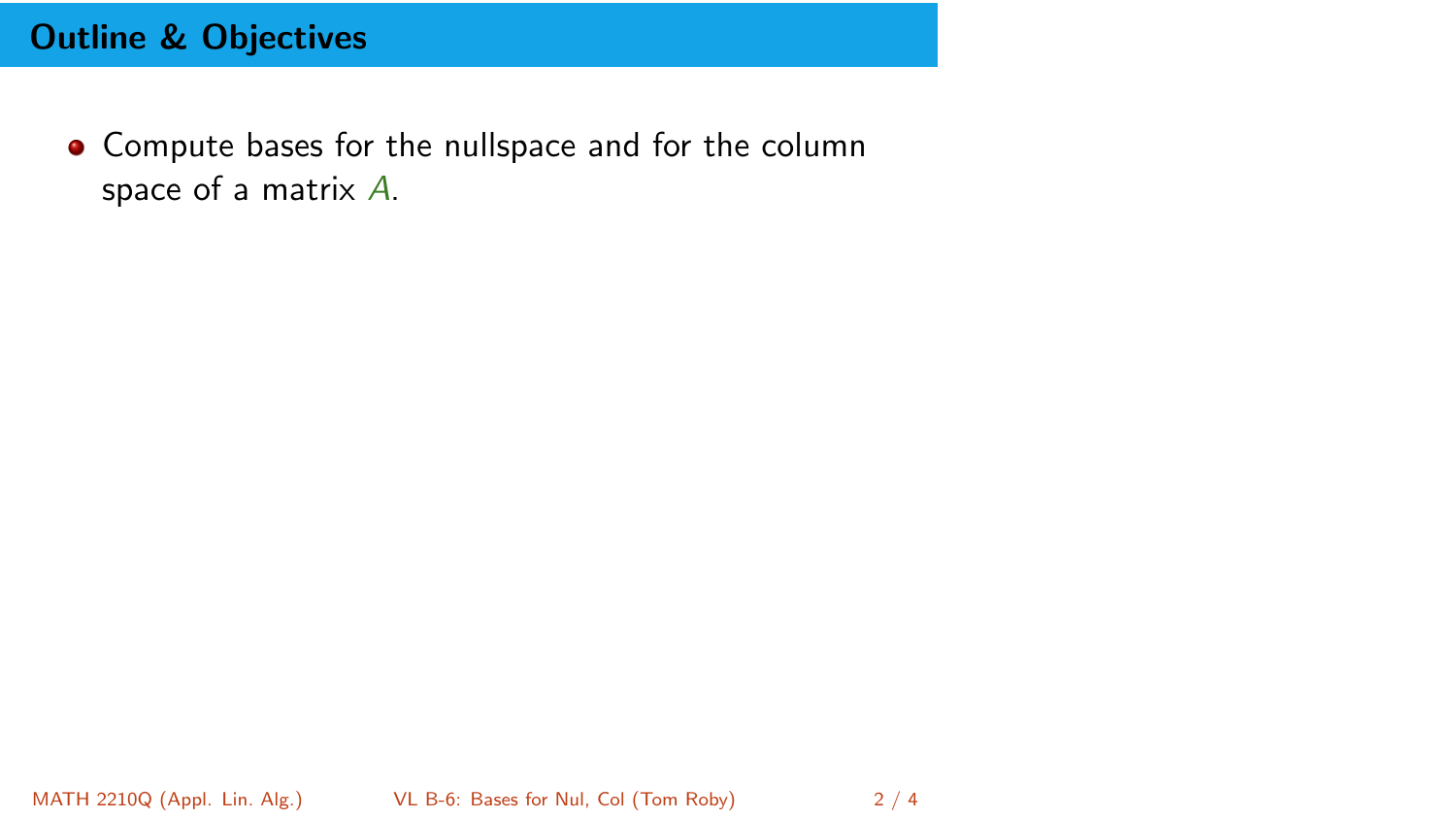## Bases for the Column Space

$$
A = \begin{bmatrix} 1 & 2 & -3 & -2 \\ 2 & 5 & -8 & 1 \\ 1 & 4 & -7 & 5 \\ 2 & 4 & -6 & -1 \end{bmatrix} \sim B = \begin{bmatrix} 1 & 0 & 1 & 0 \\ 0 & 1 & -2 & 0 \\ 0 & 0 & 0 & 1 \\ 0 & 0 & 0 & 0 \end{bmatrix}
$$

$$
-\vec{b}_1 + 2\vec{b}_2 + \vec{b}_3 = 0, \text{ equivalently } \begin{bmatrix} -1 \\ 2 \\ 1 \\ 0 \end{bmatrix} \text{ is a solution to } B\vec{x} = 0;
$$

hence, also a soln to  $Ax = 0$ .

Key: Row ops preserve linear dep. relations! So a set of columns of A is linearly (in)dependent  $\iff$  same columns of B are.

## Proposition

The pivot columns of a matrix  $A$  form a basis of  $Col A$ 

⊗ Need to row-reduce  $A$  to figure out pivots, but *must* use pivot columns of *original* matrix  $\overline{A}$ .

MATH 2210Q (Appl. Lin. Alg.) [VL B-6: Bases for Nul, Col](#page-0-0) (Tom Roby) 3 / 4